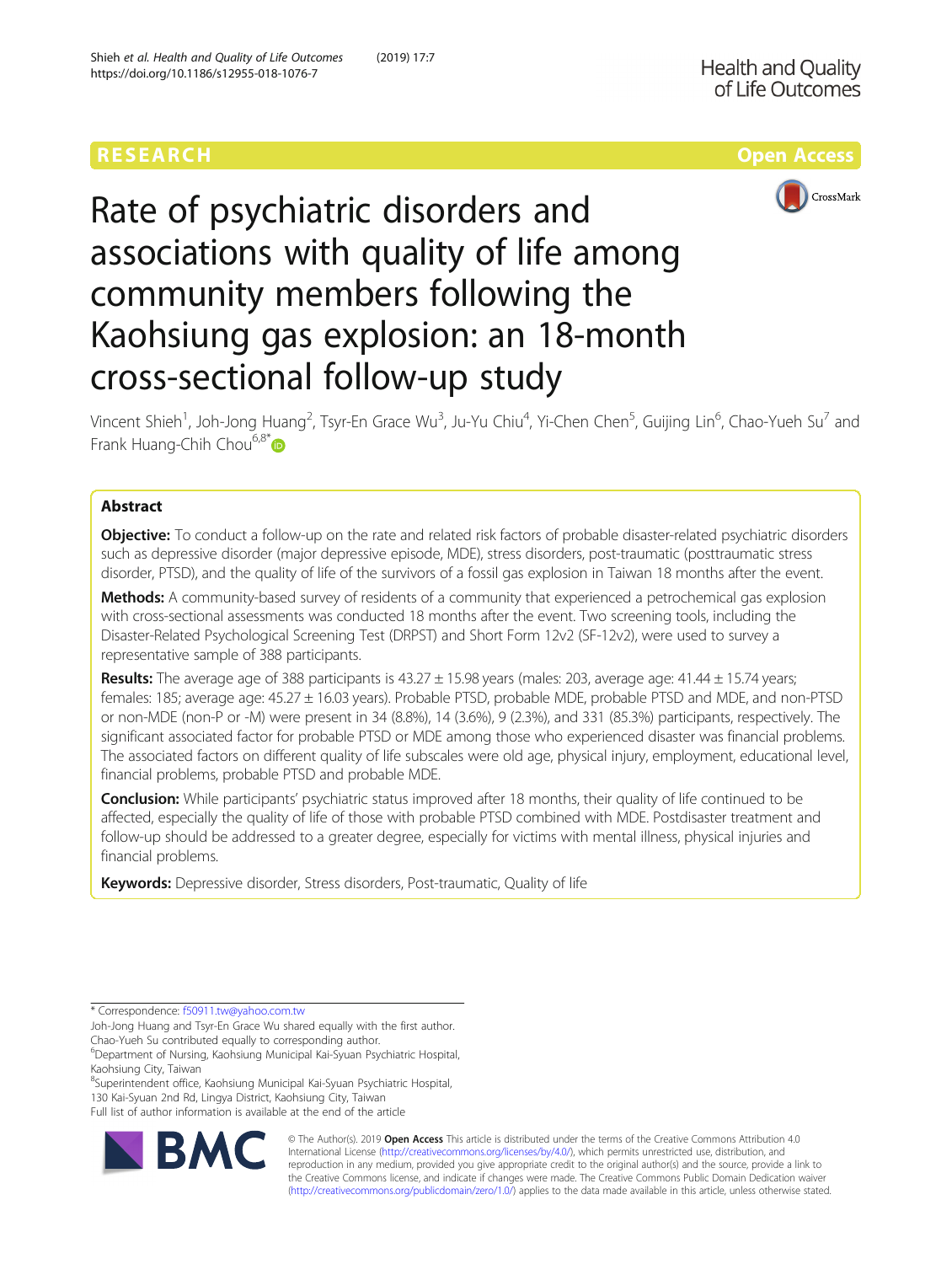# Introduction

A major petrochemical gas explosion occurred in the Lingya District, Kaohsiung City, Taiwan. That event is known as the "81 petrochemical gas explosion of August 1, 2014." [[1](#page-8-0)] The incident caused traffic disruptions, casualties, and environmental damage [[1,](#page-8-0) [2\]](#page-8-0). Three hundred seventy-two casualties were acknowledged as of October 6, 2014, including 32 deaths and 340 serious injuries [\[1](#page-8-0)]. This highly stressful event had a severe impact on victims, especially in terms of their mental health.

Many studies [\[3](#page-8-0)–[7\]](#page-8-0) have shown evidence of psychiatric impairment in disaster survivors. The most common disaster-related psychiatric diagnoses are major depressive episode(MDE) and posttraumatic stress disorder(PTSD), which are strongly associated  $[3, 8]$  $[3, 8]$  $[3, 8]$ —an issue that continues to gain attention in trauma outcome research. [\[3](#page-8-0)] The prevalence of psychiatric diseases, especially PTSD and MDE, is highest at the beginning of a disaster and gradually declines after mental rehabilitation. In addition, rescue workers such as nurses, fire fighters, and soldiers incur a high prevalence of psychiatric disorders after disaster rescue.

Physical and psychological trauma after various disasters has been shown to significantly impact the quality of life of survivors of various disasters, and physical damage is strongly related to psychological trauma [\[1,](#page-8-0) [2](#page-8-0), [9](#page-8-0)–[16](#page-9-0)]. However, three symptoms of PTSD—namely, re-experiencing, avoidance and numbing, and hyperarousal—are common and may be dismissed as unimportant behavioral shifts, or some physiologic reactivity at exposure to cues that symbolize trauma was under-reported [[15](#page-9-0), [17,](#page-9-0) [18](#page-9-0)]. For example, when a person hears the sound of firecrackers, he or she might be too scared to go out the door. Another might have "hypervigilance", which is a symptom of hyperarousal syndromes. Although the prevalence of PTSD tends to decrease over time among burn survivors, rates of PTSD have been found to increase over time from injuries due to delayed onset or repercussions from the traumatic event (i.e., job loss, health problems) [\[15,](#page-9-0) [19](#page-9-0)]. Therefore, regardless of the mental affliction involved, early detection and longer periods of effective treatment are most important after a disaster.

We know that physical and mental health are interrelated [[10](#page-8-0)] and that physical injuries and material losses are also strongly associated with PTSD [[13](#page-9-0), [14\]](#page-9-0). Long-term financial problems are one of the many important factors affecting quality of life (QoL) [[8](#page-8-0), [12,](#page-8-0) [20,](#page-9-0) [21](#page-9-0)]. Health-related quality of life (HRQoL) includes both physical and mental dimensions [\[22\]](#page-9-0). A composite measure of physical and psychological health is HRQoL [\[19\]](#page-9-0), as assessed by short form-12 or short form-36. Following a disaster, psychological problems have a greater impact on quality of life than injuries do [\[23\]](#page-9-0). We know that physical and mental healthcare are interrelated [\[10\]](#page-8-0) and that physical injuries and material losses are also strongly associated with PTSD [[13](#page-9-0), [14](#page-9-0)]. These two dimensions are included in health-related quality of life (HRQoL) [[22](#page-9-0)]. A composite measure of physical and psychological health is HRQoL, as assessed, for example, by short form-12 or − 36 [\[23\]](#page-9-0). Experiencing long-term financial problems is one of several important factors affecting quality of life [\[10,](#page-8-0) [12](#page-8-0), [20,](#page-9-0) [21](#page-9-0)]. Through this continuous cycle, trauma may become a personal problem that evolves into a family problem. Therefore, early detection and assistance can reduce the incidence of such problems and improve the QoL of participants and individuals. Furthermore, long-term follow-up is necessary for mental rehabilitation. In the face of a catastrophic disaster, many people may experience psychiatric impairment and poorer quality of life, making it important to give them support, such as mental health rehabilitation, to decrease later sequalae. Mental health rehabilitation involves provision of both economic and health information, lifestyle modification, exercise, emotional support, psychiatric services (including, inter alia, drug treatment and psychotherapy), and stress/adversity management, among other factors. The health organization and study team carried out disaster mental health rehabilitation after the 81 petrochemical gas explosion and simultaneously established a disaster psychological assistance group with the support of the Kaohsiung City government. We performed "walk around" care (a mental health term that denotes active community outreach instead of traditional OPD to offer psychiatric services and mental health information) to provide the victims of the event with emergency mental health services.

A support system is known to be particularly important after a disaster [\[13](#page-9-0)]. Accordingly, we conducted a series of studies to investigate the rate of and associated factors for probable disaster-related psychiatric disorders such as MDE, PTSD, and quality of life (QoL) after six [[1\]](#page-8-0) and 12 months [[2\]](#page-8-0). In total, 7.4–13.9% (6 months)  $[1]$  $[1]$  and 2.9–10.3% (12 months)  $[2]$  $[2]$  of individuals with probable PTSD and/or probable MDE showed a reduced quality of life. The reconstruction of one's life after a disaster can be a challenging process. Mental rehabilitation is a part of this reconstruction process and requires a planned and comprehensive approach [[16\]](#page-9-0). Our research hypotheses are: (1) disasters would increase psychiatric impairment and decrease quality of life in disaster survivors, highlighting the importance of mental rehabilitation, which consists of both short-term intervention and long-term follow-up and referral of cases to regular psychiatric treatment; and (2) that individuals would also benefit from mental rehabilitation [\[24](#page-9-0), [25](#page-9-0)]. After a disaster, PTSD can have severe and painful effects and must be addressed with appropriate treatment and assistance to enable rapid screening so that victims can receive an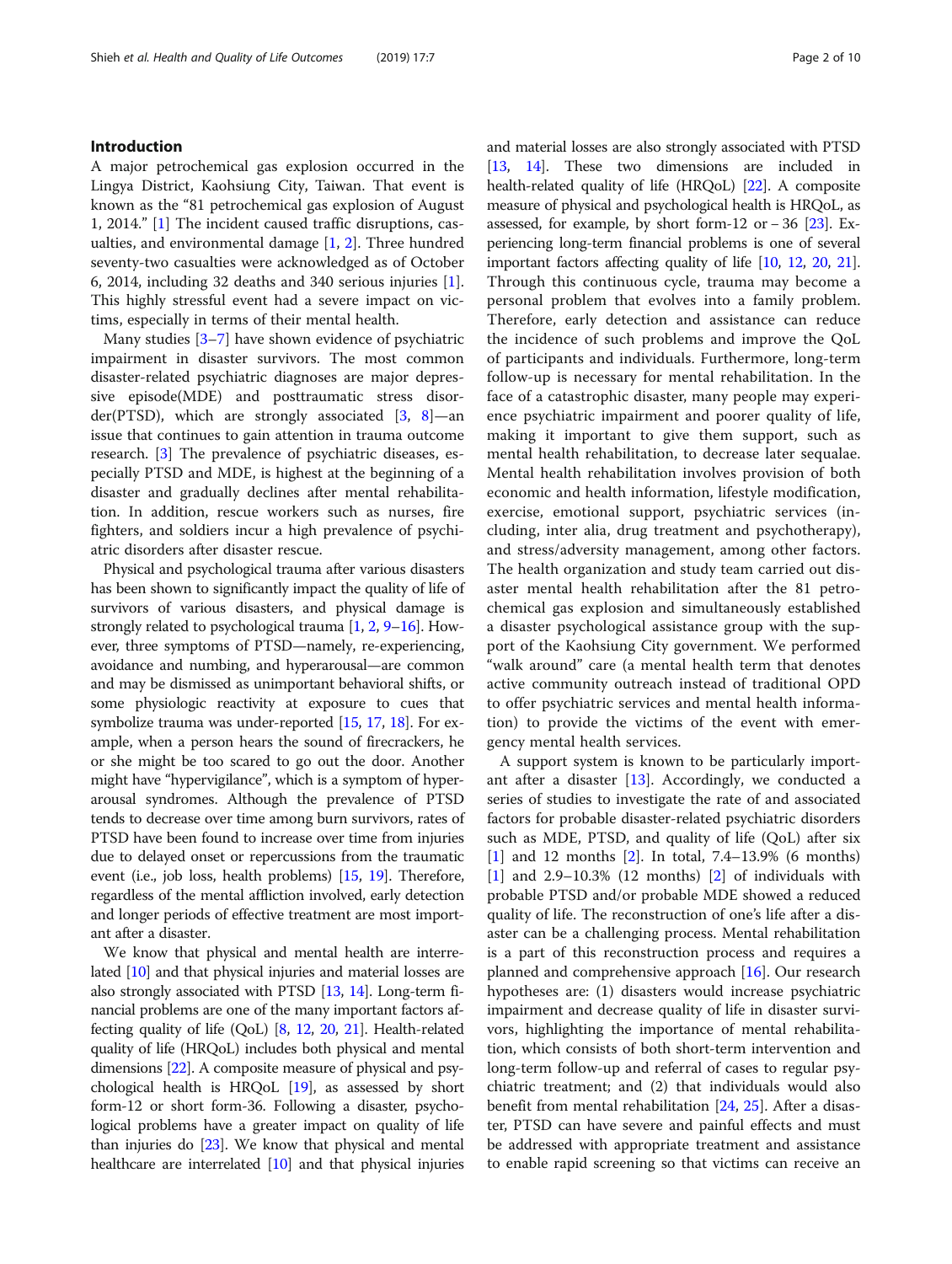early diagnosis and long-term complications can be prevented. Persistent follow-up is necessary to understand the status of the affected after a disaster and to strengthen their support systems. Subsequently, it is important to continue to track the needs of those affected after a disaster to help provide relevant information so that traumatized victims can return to society as quickly as possible. The purpose of this study was to investigate the prevalence of psychiatric disorders (PTSD and MDEs) and associations with QoL in individuals who were exposed to the petrochemical gas explosion, either directly or indirectly.

# Method

# Participants

In this study, the authors selected community residents and subjects affected by a fossil gas explosion within 18 months after the event as research participants. The Kaohsiung municipal government health bureau created a petrochemical gas explosion public information file, which focused on the disaster after the end of the acute period. The participants (including affected individuals, injured individuals and disaster relief personnel) completed the Disaster-Related Psychological Screening Test (DRPST) and SF-12v2 with the help of research assistants, specifically, semiprofessional care providers who completed a standard 2-week training course. The psychiatric training program included the following: 1) how to use questionnaires to collect data; 2) ways to introduce the purpose of the study to the residents and establish rapport; 3) an introduction to psychiatric disorders; and 4) demonstrations of the interview technique by psychiatrists.

The inclusion criteria at the beginning of the 6-month postdisaster survey included the following: 1) people who lived near the disaster site when the gas explosion occurred; 2) those who were injured as they passed the site where the explosion took place; and 3) rescue workers who were in the vicinity before the explosion and were injured after the gas explosion. The exclusion criteria included the following: 1) for those who experienced the petrochemical gas explosion, the occurrence of insomnia, the nature of medical treatment, and a diagnosis of psychiatric disorder by specialists in the previous year; 2) unrelated mental disorders and previous exposure to other disasters; and 3) not living in the study community and not witnessing the disaster.

## Procedure

This was a follow-up study with a cross-sectional survey, and the surveyed participants were affected by this event. Following the occurrence of the gas explosion, we offered psychiatric services for more than 2 years and surveyed these residents at six  $[1]$  $[1]$ , 12  $[2]$  $[2]$  and 18 months.

Because it is difficult to survey a sufficient number of people more than twice during the postdisaster period, we used a dynamic population (persons who lived in the same community and who may or may not have been surveyed in the first survey) instead of surveying the same individuals on two or more occasions [[2\]](#page-8-0). The community residents expressed some resistance to repeat surveys or refused to complete the survey to avoid psychiatric stigma, especially 18 months postdisaster. The number of participants gradually decreased in the series of follow-up studies. However, the number of participants surveyed at 18 months was less than the number surveyed during the first half of the year (388 vs 502). The study was approved by the Institutional Review Board of Kaohsiung Municipal Kai-Syuan Psychiatric Hospital (KSPH-2015-05-R2), and all participants provided informed consent.

### **Instruments**

In this study, we used the DRPST developed by Chou et al. [[26\]](#page-9-0), which is a rapid screening scale for MDEs and PTSD supplemented with information regarding background and associated factors. The DRPST was initially designed to enable the effective and rapid screening of MDE and PTSD among disaster survivors [[11,](#page-8-0) [18,](#page-9-0) [27](#page-9-0)] and policemen/firefighters [[1,](#page-8-0) [25](#page-9-0), [28\]](#page-9-0) (including 17 items for PTSD and 9 items for MDEs) according to the DSM-IV criteria. A seven-symptom scale (1. distressing dreams of the trauma; 2. acting or feeling as if the trauma were recurring ("flashbacks"); 3. physical distress at exposure to cues that symbolize the trauma; 4. efforts to avoid activities, places, people that arouse recollections of the trauma; 5. efforts to avoid thoughts, feelings associated with the trauma; 6. diminished interest in activities; and 7. hypervigilance) and a three-symptom analog scale (1. depressed mood most of the day, nearly every day; 2. fatigue or loss of energy nearly every day; and 3. feelings of worthlessness or excessive or inappropriate guilt nearly every day) were selected for PTSD and MDE screening, respectively. Scores of 4 or higher on the PTSD scale were used to define the group of participants with PTSD; a score of 2 or higher on the MDE scale was used to define cases with MDEs. This method has been validated in previous studies [[11](#page-8-0), [18](#page-9-0), [25](#page-9-0)–[28](#page-9-0)]. The SF-12v2 is one of the most commonly used HRQoL questionnaires, and it has become widely used in community-based health surveys and physical and mental illness outcome assessments due to its brevity and psychometric performance [[29,](#page-9-0) [30](#page-9-0)]. The mental component summary (MCS) and physical component summary (PCS) exhibited high reliability (Cronbach's  $\alpha$  > 0.80) [[1\]](#page-8-0). The summaries estimated health-related functions on the following eight subscales: physical functioning (PF), role limitations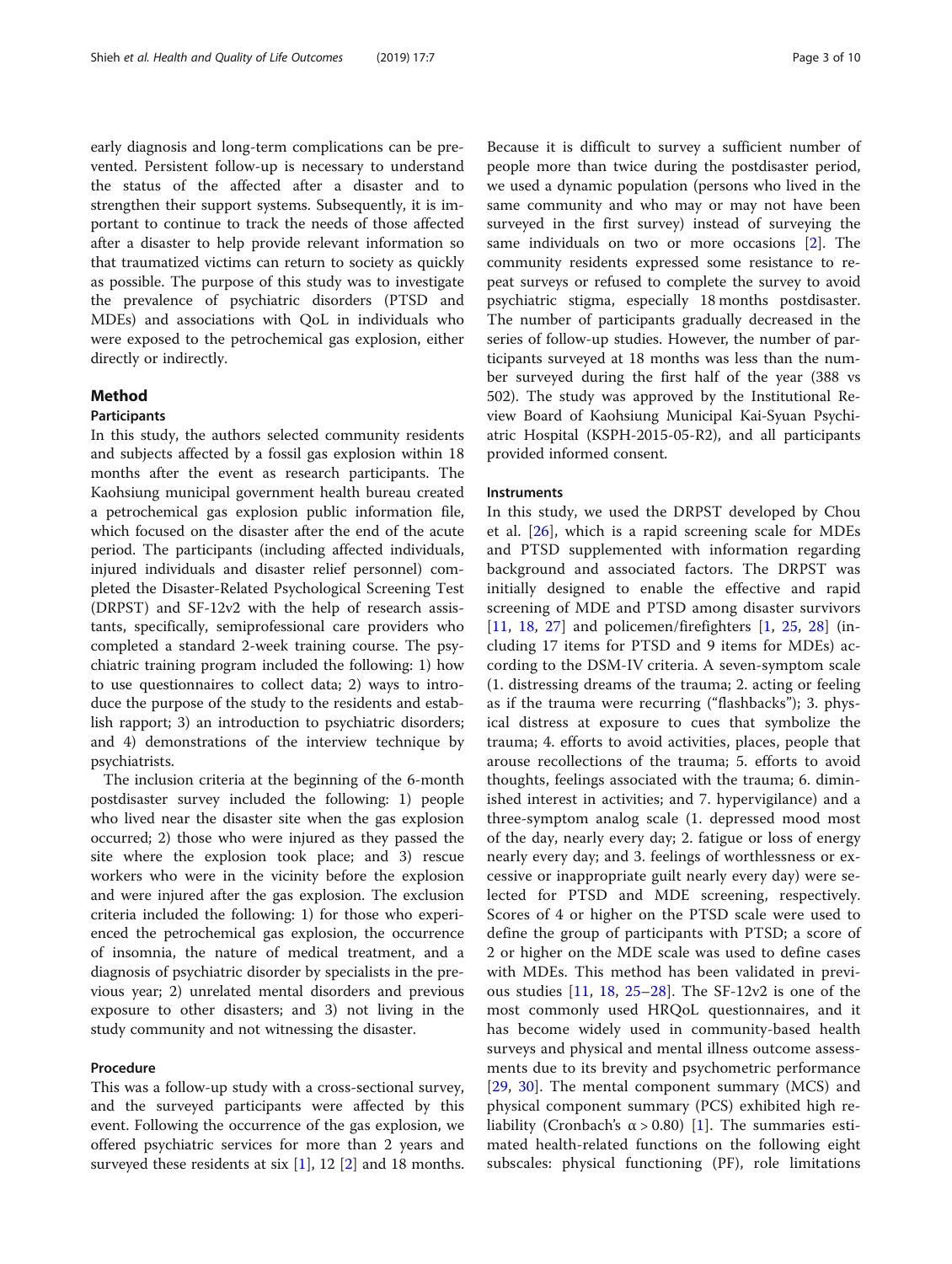caused by physical problems (RP), bodily pain (BP), general health (GH), role limitations caused by emotional problems (RE), vitality (VT), social functioning (SF), and mental health (MH). All 8 scales were used to score PCS and MCS, which were calculated by multiplying by different coefficients. A high score is indicative of high QoL [[31,](#page-9-0) [32](#page-9-0)].

# Data analysis

The DRPST classification of four groups was as follows: no probable PTSD or MDE was defined as non-P or non-M; an answer of yes to any four questions concerning PTSD on the DRPST was defined as probable PTSD; and an answer of yes to any two questions concerning MDE on the DRPST was defined as probable MDE. Participants whose answers categorized them as both probable PTSD and probable MDE were defined as probable PTSD and MDE. After summing Likert-type scale items on the SF-12v2 survey, each scale was standardized (with scores from 0 to 100, reflecting the lowest and highest levels of functioning, respectively). All data were analyzed using statistical software (SPSS version 17.0). A chi-square test and one-way analysis of variance (ANOVA) with Scheffé's method for postexamination were used to analyze the victims' demographic data (such as sex, age, physical injuries, occupation, current marital status, education level, religious belief, and financial problems) and differences between QoL and the four respondent groups. In addition, we used logistic regression analysis to examine the demographic data of the victims, probable psychiatric impairment, and gas explosion-associated factors; multiple regression analysis was used to examine relationships between the victims' demographic data, possible PTSD, possible MDE and QoL (PF, RP, BP, GH, VT, SF, RE, MH, PCS and MCS).

# Results

After 18 months, only community dwellers were included. Ultimately, 388 participants were included (average age:  $43.27 \pm 15.98$  years; males: 203, average age:  $41.44 \pm 15.74$  years; females: 185; average age:  $45.27 \pm 16.03$  years). Overall, 331 of the 388 respondents (85.3%) were assigned to the non-P or non-M group. For a comparison of the rates of PTSD and MDE at the three time points, we also used demographic data obtained in two previous studies as a representative sample of 502 participants (average age: 42.90  $\pm$  16.61 years; *M*: 270, average age:  $40.89 \pm 16.40$ years; *F*: 232; average age:  $45.25 \pm 16.58$  years) 6 months after the event and a representative sample of 486 participants (average age:  $42.89 \pm 16.05$  years; M: 255, average age: 40.68 ± 15.92 years; F: 231; average age:  $45.32 \pm 16.20$  years) 12 months after the event (please see others in Table [1](#page-4-0)).

Fifty-seven of the 388 respondents (14.7%) had at least one probable psychiatric diagnosis and were assigned to the following groups: probable PTSD  $(n = 34)$  [8.8%], probable MDE  $(n = 14)$  [3.6%], and probable PTSD and MDE  $(n = 9)$  [2.3%]. We found that respondents who survived the postgas explosion differed significantly from those who did not experience the event in terms of financial problems. Additionally, financial problems were significantly more frequent in the probable PTSD and MDE group than in the non-P or non-M group  $(p < 0.001)$  (Table [2](#page-5-0)).

The only factor found to be significantly associated with probable psychiatric disorder in respondents was financial problems, which showed a significant positive association with probable psychiatric disorders. The association of probable psychiatric disorders was greater in those with financial problems  $(OR = 6.344; p < 0.001)$ than in those without financial problems (Table [3\)](#page-6-0).

The QoL scores for the RP, BP, VT, RE, MH and MCS in the non-P or non-M group were significantly higher than the scores of the different probable psychiatric impairment groups  $(p < 0.001)$ . In addition, the QoL scores for the PF, RP, GH and SF in the non-P or non-M group were significantly higher than the scores of the probable PTSD and the probable PTSD and MDE groups  $(p < 0.001)$ . Furthermore, the QoL scores for the PCS in the non-P or non-M group were significantly higher than those in the probable PTSD group  $(p < 0.001)$ . Finally, the QoL scores for the PF, RE, MH and MCS in the probable MDE group were significantly higher than the scores of the probable PTSD and MDE group  $(p < 0.001)$  $(Table 4)$  $(Table 4)$ .

As shown in Table [5,](#page-7-0) most subscales were worse for older victims than for younger ones. In addition, QoL scores on the PF ( $p = 0.003$ ), RP ( $p = 0.028$ ), GH ( $p = 0.001$ ) and PCS ( $p < 0.001$ ) subscales among victims with mild or moderate physical injuries were worse than those among victims with no physical injuries. Additionally, most subscales among victims with severe physical injuries were worse than the scores among those with no physical injuries. However, QoL scores on the RE ( $p = 0.018$ ) subscales among victims who had an occupation were better than those among victims who had no occupation. Moreover, QoL scores on the PF ( $p = 0.022$ ), BP ( $p = 0.006$ ) and PCS ( $p = 0.019$ ) subscales among victims with a college or higher educational level were worse than those among victims with a junior high school or below educational level, although QoL scores on the GH ( $p = 0.008$ ) and PCS  $(p = 0.023)$  subscales were better than those among victims with a junior high school educational level. QoL scores were worse among victims with financial problems on the most subscales. Additionally,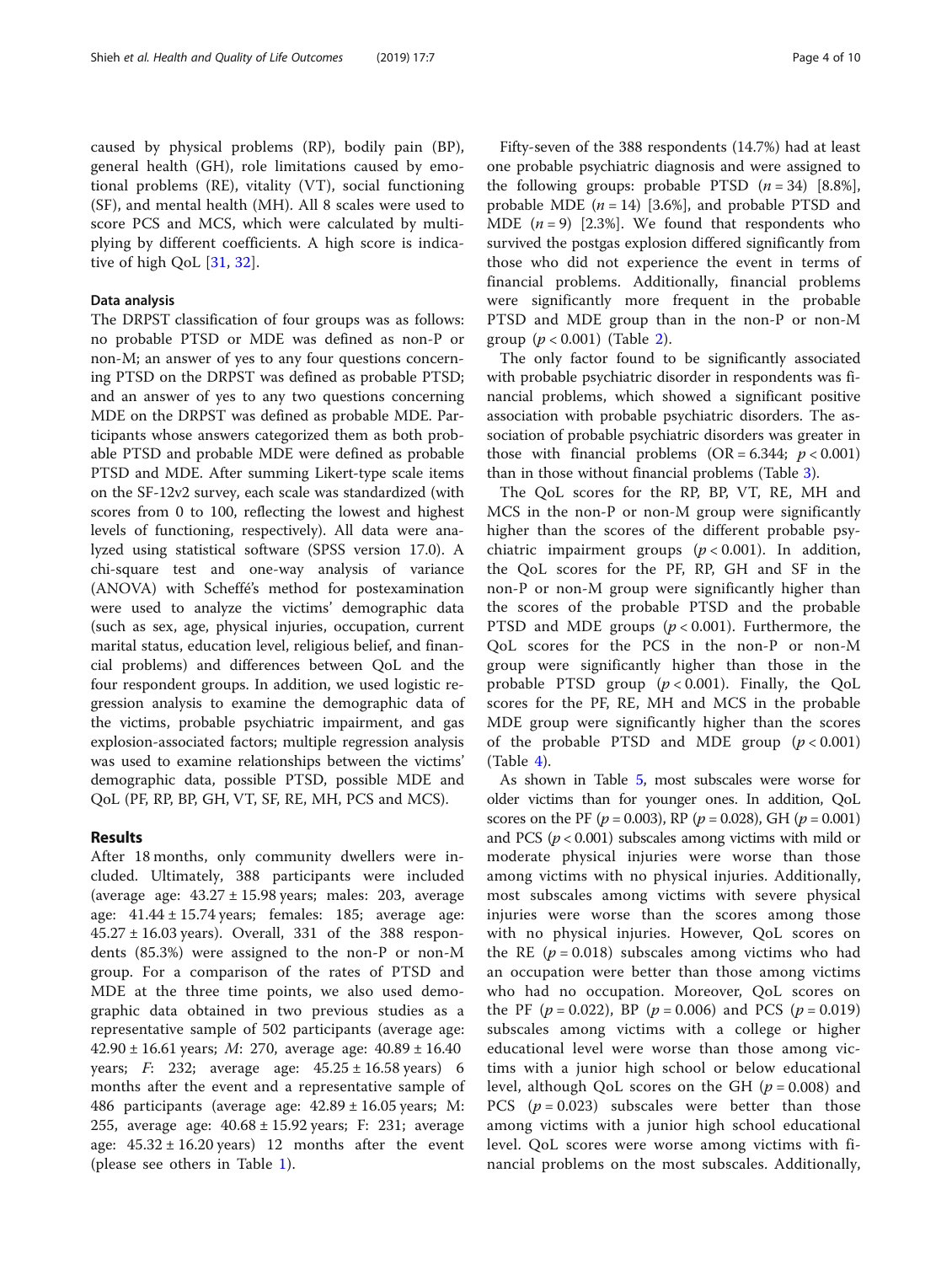|                                     | Non-PTSD or MDE  |             | Probable PTSD |                                | Probable MDE   |             | Probable PTSD and MDE |            | $x^2$ or t-            |
|-------------------------------------|------------------|-------------|---------------|--------------------------------|----------------|-------------|-----------------------|------------|------------------------|
|                                     | $\boldsymbol{n}$ | rate $(\%)$ | $\sqrt{n}$    | rate $(\%)$                    | $\sqrt{n}$     | rate $(\%)$ | $\boldsymbol{n}$      | rate $(%)$ | test                   |
| Sex <sup>a</sup>                    |                  |             |               |                                |                |             |                       |            |                        |
| 6 months (502)                      |                  |             |               |                                |                |             |                       |            | 0.063                  |
| Male                                | 195              | 72.2        | 24            | 8.9                            | 14             | 5.2         | 37                    | 13.7       |                        |
| Female                              | 146              | 62.9        | 30            | 12.9                           | 23             | 9.9         | 33                    | 14.2       |                        |
| 12 months (486)                     |                  |             |               |                                |                |             |                       |            | 0.081                  |
| Male                                | 214              | 83.9        | 22            | 8.6                            | $\overline{4}$ | 1.6         | 15                    | 5.9        |                        |
| Female                              | 174              | 75.3        | 28            | 12.1                           | 10             | 4.3         | 19                    | 8.2        |                        |
| 18 months (388)                     |                  |             |               |                                |                |             |                       |            | 0.383                  |
| Male                                | 178              | 87.7        | 13            | 6.4                            | $\overline{7}$ | 3.4         | 5                     | 2.5        |                        |
| Female                              | 153              | 82.7        | 21            | 11.4                           | $\overline{7}$ | 3.8         | $\overline{4}$        | 2.2        |                        |
|                                     |                  |             |               | Age $^{\rm b}$ (Mean $\pm$ SD) |                |             |                       |            |                        |
| 6 months                            | 42.1             | 16.8        | 47.0          | 17.0                           | 41.9           | 17.9        | 44.0                  | 14.6       | 0.221                  |
| 12 months                           | 42.4             | 16.5        | 44.6          | 17.5                           | 45.0           | 15.8        | 45.7                  | 9.7        | 0.529                  |
| 18 months                           | 42.9             | 16.0        | 47.0          | 16.3                           | 45.4           | 16.9        | 40.9                  | 8.7        | 0.477                  |
| Current marital status <sup>a</sup> |                  |             |               |                                |                |             |                       |            |                        |
| 6 months (502)                      |                  |             |               |                                |                |             |                       |            | 0.445                  |
| Single                              | 161              | 66.3        | 24            | 11.0                           | 18             | 8.4         | 40                    | 14.3       |                        |
| Married/Living together             | 180              | 69.5        | 30            | 10.6                           | 19             | 6.9         | 30                    | 13.8       |                        |
| 12 months (486)                     |                  |             |               |                                |                |             |                       |            | 0.006                  |
| Single                              | 184              | 80.7        | 29            | 12.7                           | 8              | 3.5         | 7                     | 3.1        |                        |
| Married/Living together             | 204              | 79.1        | 21            | 8.1                            | 6              | 2.3         | 27                    | 10.5       |                        |
| 18 months (388)                     |                  |             |               |                                |                |             |                       |            | 0.728                  |
| Single                              | 152              | 83.5        | 19            | 10.4                           | 7              | 3.8         | $\overline{4}$        | 2.2        |                        |
| Married/Living together             | 179              | 86.9        | 15            | 7.3                            | $\overline{7}$ | 3.4         | 5                     | 2.4        |                        |
| Financial problems <sup>a</sup>     |                  |             |               |                                |                |             |                       |            |                        |
| 6 months (502)                      |                  |             |               |                                |                |             |                       |            | $< 0.001$ <sup>*</sup> |
| Yes                                 | 246              | 76.2        | 28            | 8.7                            | 23             | 7.1         | 26                    | 8.0        |                        |
| <b>No</b>                           | 95               | 53.1        | 26            | 14.5                           | 14             | 7.8         | 44                    | 24.6       |                        |
| 12 months (486)                     |                  |             |               |                                |                |             |                       |            | $< 0.001$ <sup>*</sup> |
| Yes                                 | 314              | 85.6        | 25            | $6.8\,$                        | 11             | 3.0         | 17                    | 4.6        |                        |
| No                                  | 74               | 62.2        | 25            | 21.0                           | 3              | 2.5         | 17                    | 14.3       |                        |
| 18 months (388)                     |                  |             |               |                                |                |             |                       |            | $< 0.001$ <sup>*</sup> |
| Yes                                 | 257              | 92.4        | 8             | 2.9                            | 9              | 3.2         | $\overline{4}$        | 1.4        |                        |
| No                                  | 74               | 67.3        | 26            | 23.6                           | 5              | 4.5         | 5                     | 4.5        |                        |

<span id="page-4-0"></span>Table 1 Demographic data on respondents with probable psychiatric diseases among postgas explosion respondents in three study periods

Notes:  $a$  Chi-square test;  $b$  One-way ANOVA;  $p$  < 0.05

QoL scores (all  $p < 0.001$ ) at the PF, RP, BP, GH, VT, SF, RE, MH, PCS and MCS subscales were worse among victims with probable MDE. Finally, among victims with probable PTSD, QoL scores were worse on the most subscales.

# **Discussion**

After the gas explosion, the Kaohsiung City government immediately organized a psychiatric team to offer mental health services to residents and victims, including psychiatric services for people with psychiatric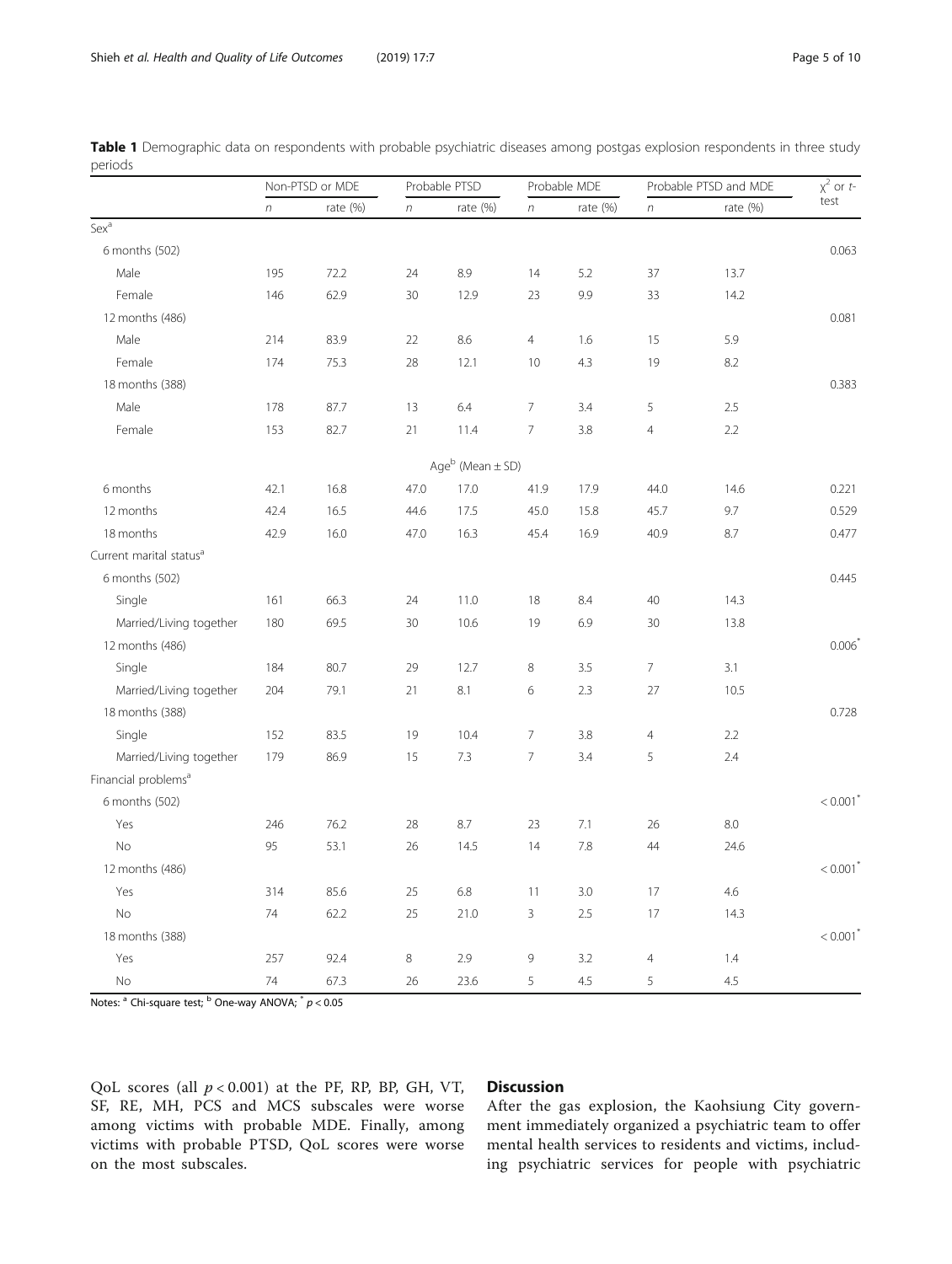<span id="page-5-0"></span>

| <b>Table 2</b> Demographic data on participants with psychiatric diseases<br>Probable PTSD<br>Probable MDE<br>Probable PTSD & MDE<br>Non-PTSD or MDF |           |         |          |         |          |         |         |         |  |
|------------------------------------------------------------------------------------------------------------------------------------------------------|-----------|---------|----------|---------|----------|---------|---------|---------|--|
|                                                                                                                                                      | $n = 331$ | Rate(%) | $n = 34$ | Rate(%) | $n = 14$ | Rate(%) | $n = 9$ | Rate(%) |  |

Table 2 Demographic data on participants with psychiatric

Male 178 87.7 13 6.4 7 3.4 5 2.5 Female 153 82.7 21 11.4 7 3.8 4 2.2 Age<sup>b</sup> 0.477 (Mean ± SD) 42.9 16.0 47.0 16.3 45.4 16.9 40.9 8.7 Physical Injuriesa 0.680 No 204 86.4 21 8.9 8 3.4 3 1.3 Mild or Moderate  $\frac{79}{79}$  84.9 8 8.6 3 3.2 3 3.2 Severe 48 81.4 5 8.5 3 5.1 3 5.1 Working status 0.801 Unemployed 107 84.3 13 10.2 5 3.9 2 1.6 Employed 224 85.8 21 8.0 9 3.4 7 2.7 Current Marital Status 0.728 Single 152 83.5 19 10.4 7 3.8 4 2.2 Married/Living Together 179 86.9 15 7.3 7 3.4 5 2.4 Educational Level 0.051 Junior High School or Below 66 78.6 14 16.7 3 3.6 1 1.2 Senior High School 119 88.8 9 6.7 5 3.7 1 0.7 College or Higher **146** 85.9 11 6.5 6 3.5 7 4.1 Religious Beliefs 0.755 No 102 84.3 13 10.7 4 3.3 2 1.7 Yes 229 85.8 21 7.9 10 3.7 7 2.6 Financial Problems < 0.001\* No 257 92.4 8 2.9 9 3.2 4 1.4 Yes 74 67.3 26 23.6 5 4.5 5 4.5

Note: <sup>a</sup>Chi-square test; <sup>b</sup>One-way ANOVA; <sup>\*</sup>p < 0.001

impairments (including, inter alia, drug treatment and psychotherapy) and a mental health promotion program that included lifestyle modification and stress/adversity management, among other services, for community residents. Comparing the study outcomes at six  $\begin{bmatrix} 1 \end{bmatrix}$  and 12  $\begin{bmatrix} 2 \end{bmatrix}$  months reveals a slightly decreasing trend in the rate of PTSD. The probable MDE prevalence was 7.4, 2.9, and 3.6%. A decreasing trend of MDE prevalence was observed at 1 year and beyond. The probable prevalence of MDE and PTSD was 13.9, 2.9, and 2.3%. The trend is similar to that of probable MDE. A comparison with previous studies [\[1](#page-8-0), [2\]](#page-8-0) and other disasters [[16](#page-9-0)] in Taiwan showed a high rate of psychiatric diseases within 6–12 months and a slight decrease after 12–36 months. The current research identified that those exposed to the incident reported similar levels of psychological trauma and the presence of associated financial problems, similar to levels reported at 6 and 12 months after the event. [\[1](#page-8-0), [2](#page-8-0)]. However, there are some associated factors for probable PTSD

or MDE, including being female and having experienced a physical injury, at 6 months [\[1\]](#page-8-0) and 12 months [\[2\]](#page-8-0). After a disaster, financial difficulty is highly associated with psychiatric morbidity; in turn, psychiatric morbidity might be the source of financial issues, a finding that is consistent with previous studies on different disasters [[1](#page-8-0), [2,](#page-8-0) [11](#page-8-0), [13](#page-9-0), [21](#page-9-0)]. Most victims were able to recover from their physical injuries, and their physical functioning was restored. However, the recovery period for psychological trauma is longer than that for physical injuries, causing financial problems and affecting QoL.

When we compared the QoL of each of the different groups among the postgas explosion respondents (Table [3\)](#page-6-0) with that of the respondents after 6 and 12 months in two previous studies  $[1, 2]$  $[1, 2]$  $[1, 2]$  $[1, 2]$ , we obtained the following results: first, non-P or non-M QoL scores were still higher than those associated with a psychological trauma diagnosis. Second, the PCS scores associated with the non-P or non-M QoL scores were higher than those associated with the probable PTSD scores and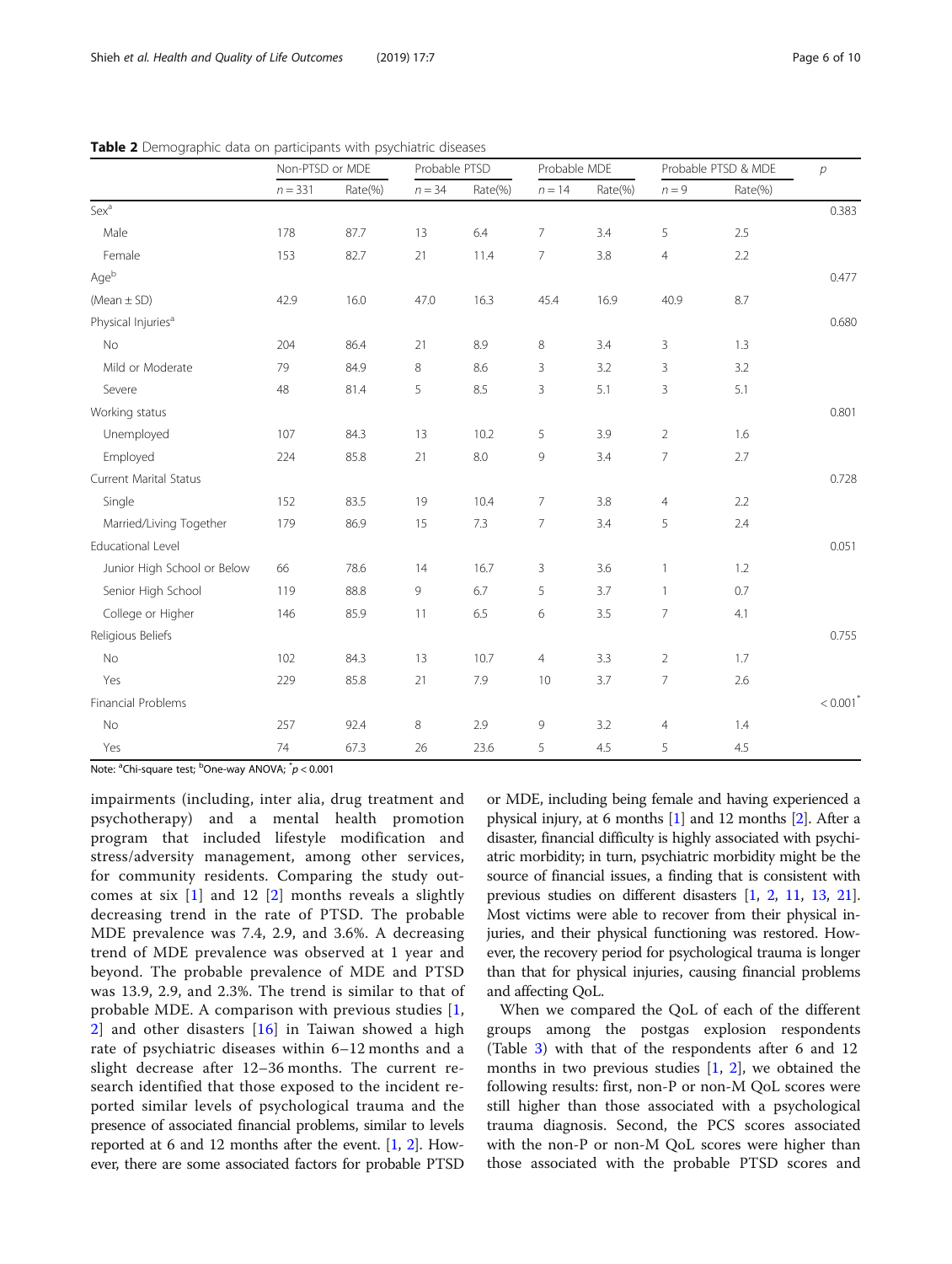|                               | Odds ratio | 95% CI |        | р       |
|-------------------------------|------------|--------|--------|---------|
| Sex                           |            |        |        |         |
| Female                        | ref.       |        |        |         |
| Male                          | 1.470      | 0.754  | 2.864  | 0.258   |
| Age                           |            |        |        |         |
| (Mean $\pm$ SD)               | 1.021      | 0.995  | 1.048  | 0.110   |
| Physical Injuries             |            |        |        |         |
| No                            | ref.       |        |        |         |
| Mild or Moderate              | 1.487      | 0.686  | 3.224  | 0.314   |
| Severe                        | 1.534      | 0.654  | 3.602  | 0.325   |
| Employment                    |            |        |        |         |
| No                            | ref.       |        |        |         |
| Yes                           | 0.949      | 0.470  | 1.919  | 0.885   |
| <b>Current Marital Status</b> |            |        |        |         |
| Single                        | ref.       |        |        |         |
| Married/Living Together       | 0.732      | 0.366  | 1.463  | 0.377   |
| <b>Educational Level</b>      |            |        |        |         |
| Junior High School or Below   | ref.       |        |        |         |
| Senior High School            | 0.532      | 0.224  | 1.260  | 0.151   |
| College or Higher             | 1.085      | 0.428  | 2.754  | 0.863   |
| Religious Beliefs             |            |        |        |         |
| No                            | ref.       |        |        |         |
| Yes                           | 0.736      | 0.366  | 1.484  | 0.392   |
| <b>Financial Problems</b>     |            |        |        |         |
| No                            | ref.       |        |        |         |
| Yes                           | 6.344      | 3.395  | 11.855 | < 0.001 |

<span id="page-6-0"></span>Table 3 Associated factors in postgas explosion among respondents with psychiatric impairment

 $p$  < 0.001

probable PTSD and MDE. Third, PF, RE, MH and MCS subscale scores in non-P or non-M individuals were higher than those in probable PTSD and MDE individuals. Among them, PF affected the 6- and 18-month QoL scores. Disasters can cause physical and psychological harm. Extremely stressful events can have a significant effect on mental health, and PTSD and MD are common sequelae [\[1](#page-8-0), [2,](#page-8-0) [9,](#page-8-0) [10](#page-8-0), [16](#page-9-0), [23,](#page-9-0) [24](#page-9-0)]. Wu et al. [[10](#page-8-0)] confirmed that physical and mental health in postearthquake victims are highly interrelated. Concurrent psychopathology symptoms, physical illnesses and long-term financial problems are associated with QoL [[1,](#page-8-0) [2,](#page-8-0) [10](#page-8-0), [12](#page-8-0), [13\]](#page-9-0). Thus, we infer that two or more psychiatric diagnoses result in family dysfunction, financial problems, and the emergence of poor QoL scores.

As shown in Table 4, we found that age, physical injuries, financial problems, probable MDE and probable PTSD were significantly negatively correlated with QoL. However, occupation and educational level were significantly positively correlated with QoL. Compared with the results of  $[1, 2]$  $[1, 2]$  $[1, 2]$  $[1, 2]$  $[1, 2]$ , there were significant negative correlations between MDE and QoL. Next, age had no significant correlation with QoL. Finally, there was no significant correlation between current marital status and religious belief for either sex at any time point. Many studies have found that after a disaster, QoL is negatively correlated with aging, physical illness, financial problems and PTSD/MDE [\[10](#page-8-0), [12](#page-8-0), [28](#page-9-0)]. Furthermore, the persistence of long-term financial problems was one of many important factors affecting QoL [\[1](#page-8-0), [2](#page-8-0), [10](#page-8-0)]. Thus, a lower education level and no occupation will affect disaster victims in terms of financial support to a greater extent than it will affect others [\[11](#page-8-0)]. Interestingly, material losses and physical injuries were positively associated with the later development of psychiatric impairments

**Table 4** Comparison of quality of life between each of the groups among the postgas explosion respondents

|                            | Non-PTSD or MDE |           | Probable PTSD |           | Probable MDE |      | Probable PTSD & MDE |      | р       | Scheffé's method      |
|----------------------------|-----------------|-----------|---------------|-----------|--------------|------|---------------------|------|---------|-----------------------|
|                            | Mean            | <b>SD</b> | Mean          | <b>SD</b> | Mean         | SD.  | Mean                | SD.  |         |                       |
| Physical Functioning       | 90.6            | 22.1      | 60.3          | 33.8      | 82.1         | 22.8 | 66.7                | 41.5 | < 0.001 | $a > b$ ,d<br>c > d   |
| Role Physical              | 76.7            | 24.5      | 49.3          | 24.8      | 64.3         | 31.3 | 51.4                | 34.5 | < 0.001 | $a > b$ ,d            |
| Bodily Pain                | 89.7            | 18.5      | 68.4          | 28.4      | 73.2         | 18.3 | 58.3                | 35.4 | < 0.001 | $a > b$ , c, d        |
| General Health             | 53.9            | 26.0      | 23.5          | 21.1      | 35.0         | 27.0 | 13.9                | 13.2 | < 0.001 | $a > b$ ,d            |
| Vitality                   | 69.8            | 17.5      | 42.6          | 18.0      | 46.4         | 19.3 | 27.8                | 8.3  | < 0.001 | $a > b$ , c, d        |
| Social Functioning         | 83.3            | 17.3      | 64.7          | 23.1      | 69.6         | 20.0 | 55.6                | 17.3 | < 0.001 | $a > b$ ,d            |
| Role Emotional             | 81.0            | 18.9      | 48.5          | 22.8      | 65.2         | 26.9 | 33.3                | 30.6 | < 0.001 | $a > b$ ,c,d<br>c > d |
| Mental Health              | 77.6            | 15.1      | 44.5          | 18.0      | 58.0         | 10.5 | 37.5                | 23.4 | < 0.001 | $a > b$ ,c,d<br>c > d |
| Physical Component Summary | 49.7            | 8.1       | 41.9          | 10.9      | 46.0         | 7.5  | 42.7                | 14.0 | < 0.001 | a > b                 |
| Mental Component Summary   | 51.2            | 7.4       | 37.2          | 8.4       | 41.9         | 7.0  | 30.1                | 13.2 | < 0.001 | $a > b$ ,c,d<br>c > d |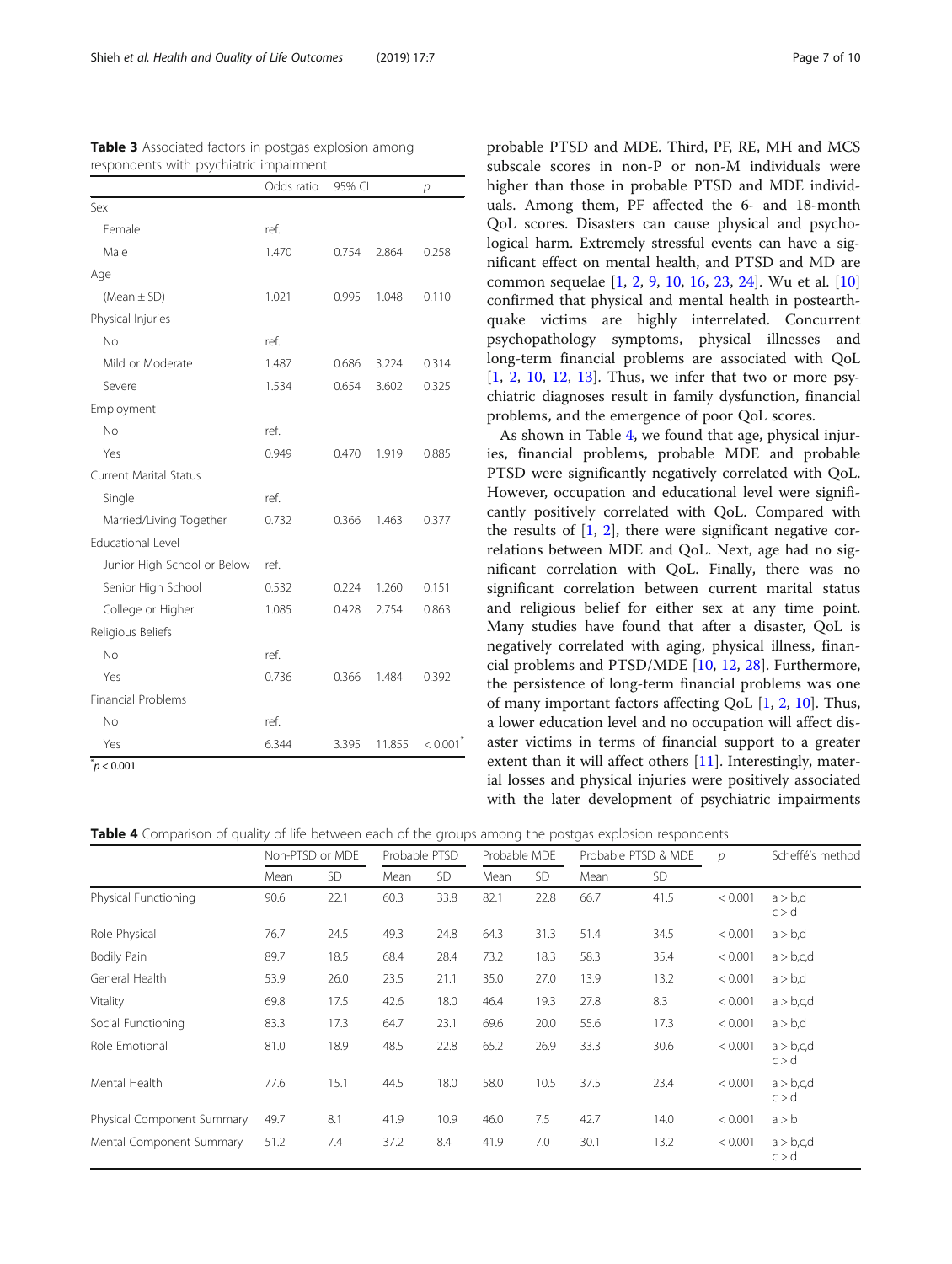<span id="page-7-0"></span>

| <b>Table 5</b> Multiple regression for the prediction of SF-12v2 subscale scores for respondents 12 months postgas explosion ( $n = 388$ ) |  |  |  |
|--------------------------------------------------------------------------------------------------------------------------------------------|--|--|--|
|                                                                                                                                            |  |  |  |

|                             | Physical<br>Functioning | Role<br>Physical      | Bodily<br>Pain        | General<br>Health     | Vitality              | Social<br>Functioning | Role<br>Emotional     | Mental<br>Health      | Physical<br>Component<br>Summary | Mental<br>Component<br>Summary |
|-----------------------------|-------------------------|-----------------------|-----------------------|-----------------------|-----------------------|-----------------------|-----------------------|-----------------------|----------------------------------|--------------------------------|
| β                           | $106.72$ <sup>*</sup>   | $91.33*$              | 100.88                | $70.52$ <sup>*</sup>  | 78.85*                | 81.97*                | 86.75*                | 75.75*                | $56.67*$                         | 50.25                          |
| Sex                         |                         |                       |                       |                       |                       |                       |                       |                       |                                  |                                |
| Female                      | ref.                    | ref.                  | ref.                  | ref.                  | ref.                  | ref.                  | ref.                  | ref.                  | ref.                             | ref.                           |
| Male                        | $-4.00$                 | $-0.64$               | 0.44                  | 3.84                  | 0.56                  | 0.92                  | $-0.85$               | 0.56                  | $-0.15$                          | 0.42                           |
| Age                         | $-0.40$ <sup>*</sup>    | $-0.36$               | $-0.27$ <sup>*</sup>  | $-0.45$ <sup>*</sup>  | $-0.15$ <sup>*</sup>  | $-0.11$               | $-0.22$ <sup>*</sup>  | $-0.06$               | $-0.16$                          | $-0.02$                        |
| Physical Injuries           |                         |                       |                       |                       |                       |                       |                       |                       |                                  |                                |
| <b>No</b>                   | ref.                    | ref.                  | ref.                  | ref.                  | ref.                  | ref.                  | ref.                  | ref.                  | ref.                             | ref.                           |
| Mild or Moderate            | $-8.30^{*}$             | $-6.56$               | $-4.33$               | $-10.30^{*}$          | $-3.68$               | 2.41                  | $-1.39$               | $-0.14$               | $-3.75$ <sup>*</sup>             | 0.83                           |
| Severe                      | $-25.42$ <sup>*</sup>   | $-24.84$ <sup>*</sup> | $-19.23$ <sup>*</sup> | $-13.96$ <sup>*</sup> | $-5.70$ <sup>*</sup>  | $-5.57$ *             | $-8.03$ <sup>*</sup>  | 0.01                  | $-10.27$ <sup>*</sup>            | 1.29                           |
| Employment                  |                         |                       |                       |                       |                       |                       |                       |                       |                                  |                                |
| No                          | ref.                    | ref.                  | ref.                  | ref.                  | ref.                  | ref.                  | ref.                  | ref.                  | ref.                             | ref.                           |
| Yes                         | 4.48                    | 4.72                  | 1.35                  | 1.94                  | 1.43                  | 0.42                  | $5.46*$               | 3.02                  | 0.92                             | 1.30                           |
| Current Marital Status      |                         |                       |                       |                       |                       |                       |                       |                       |                                  |                                |
| Single                      | ref.                    | ref.                  | ref.                  | ref.                  | ref.                  | ref.                  | ref.                  | ref.                  | ref.                             | ref.                           |
| Married/Living Together     | 4.08                    | 2.92                  | 2.80                  | 0.03                  | $-0.58$               | 2.76                  | 2.60                  | 1.78                  | 0.89                             | 0.61                           |
| <b>Educational Level</b>    |                         |                       |                       |                       |                       |                       |                       |                       |                                  |                                |
| Junior High School or Below | ref.                    | ref.                  | ref.                  | ref.                  | ref.                  | ref.                  | ref.                  | ref.                  | ref.                             | ref.                           |
| Senior High School          | 7.35'                   | 5.94                  | $7.53*$               | 3.19                  | 2.55                  | 3.93                  | 3.13                  | 4.12                  | $2.60*$                          | 1.03                           |
| College or Higher           | 6.24                    | 3.59                  | 5.16                  | $9.90*$               | $-0.56$               | 3.97                  | 1.93                  | 3.56                  | $2.71$ *                         | 0.61                           |
| Religious Beliefs           |                         |                       |                       |                       |                       |                       |                       |                       |                                  |                                |
| No                          | ref.                    | ref.                  | ref.                  | ref.                  | ref.                  | ref.                  | ref.                  | ref.                  | ref.                             | ref.                           |
| Yes                         | $-2.85$                 | $-2.10$               | $-2.69$               | $-0.62$               | $-1.57$               | 1.91                  | 0.02                  | $-0.42$               | $-1.03$                          | 0.38                           |
| Financial problems          |                         |                       |                       |                       |                       |                       |                       |                       |                                  |                                |
| No                          | ref.                    | ref.                  | ref.                  | ref.                  | ref.                  | ref.                  | ref.                  | ref.                  | ref.                             | ref.                           |
| Yes                         | $-0.04$                 | $-4.53$               | $-7.09$ <sup>*</sup>  | $-6.37$ <sup>*</sup>  | $-6.96$               | $-2.32$               | $-6.36$               | $-7.63$ <sup>*</sup>  | $-0.88$                          | $-3.42$ <sup>*</sup>           |
| Probable MDE (No/Yes)       | $-25.38$ <sup>*</sup>   | $-20.36$              | $-14.41$ <sup>*</sup> | $-22.81$ <sup>*</sup> | $-21.61$ *            | $-15.32$ <sup>*</sup> | $-27.79$ <sup>*</sup> | $-26.40$ <sup>*</sup> | $-5.61$ *                        | $-11.70$                       |
| Probable PTSD (No/Yes)      | $-0.96$                 | $-4.83$               | $-12.36$              | $-15.52$ <sup>*</sup> | $-19.42$ <sup>*</sup> | $-12.14$ <sup>*</sup> | $-15.03$ <sup>*</sup> | $-15.54$ <sup>*</sup> | $-1.26$                          | $-8.85$ <sup>*</sup>           |
| Adjusted $R^2$              | 0.31                    | 0.25                  | 0.29                  | 0.29                  | 0.29                  | 0.14                  | 0.30                  | 0.38                  | 0.32                             | 0.33                           |

 $* < 05$ 

[[13\]](#page-9-0). However, Wu et al. [[10\]](#page-8-0) found that older victims' QoL scores were lower, especially in the physical dimension. Therefore, these findings suggest that aging, severe physical injuries, and a lower educational level in the physical dimension are important negative factors. No employment is correlated with financial problems. Thus, levels of physical injuries and financial problems are correlated with the development of psychiatric impairment. Once again, it is confirmed that regardless of the time postdisaster, physical and psychological factors affect QoL, and early detection of problems and longer provision of assistance are necessary.

Our research hypotheses were that disasters highlighted the importance of mental rehabilitation, which consists of both short-term intervention and long-term follow-up and referral of cases to regular psychiatric treatment, and

that affected individuals would benefit from mental re-habilitation. [[24](#page-9-0), [25\]](#page-9-0) We believe that this study has the following strengths: 1. We provided mental rehabilitation after a major disaster, allowing professionals to offer early intervention and provide continuous follow-up and care or medical treatment. 2. We provided disaster epidemiological data, including associated factors, for public health. However, we found that although the number of psychiatric diseases had decreased compared to that 12 months after the disaster [\[2\]](#page-8-0), the number of probable MDE cases did not change. Additionally, this study has the following limitations: Those who have experienced a gas explosion may be reluctant to consciously recall the situation at that time without any problems and refuse to be visited. This issue may result in an underestimation of the severity of participants' psychiatric conditions or an underestimation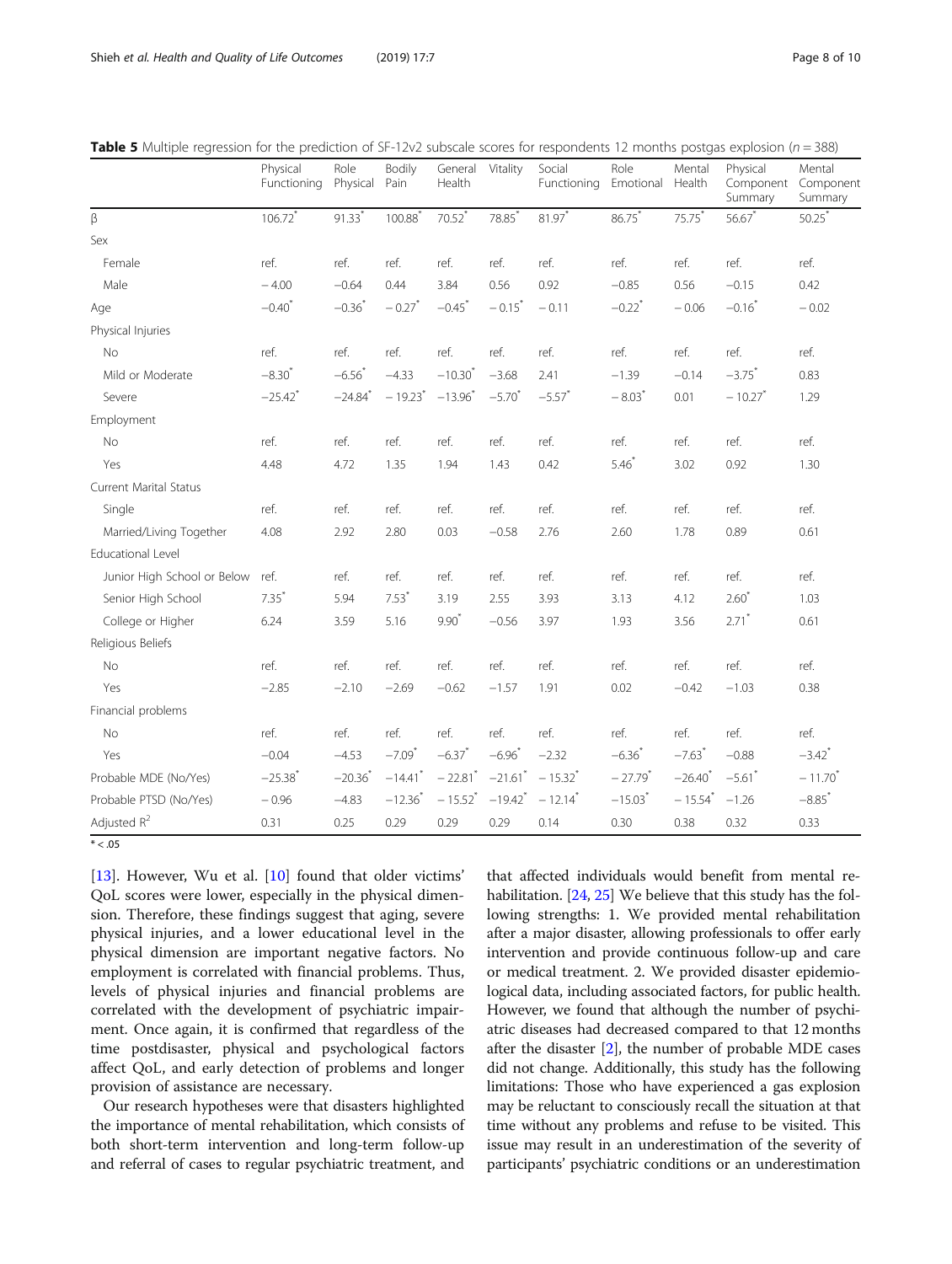<span id="page-8-0"></span>of the proportion of participants suffering from mental illness. We did not collect information about the participants' prior mental health histories, which might be a confounder for this study. We also used screening scales instead of employing psychiatrists to survey the participants' psychiatric disorders, which require more comprehensive mental health assessments that were not able to be undertaken. Because the disaster studied is a man-made disaster (which made it difficult to conduct a well-designed study), the authors acknowledge the potential impact of multicollinearity in the current study, we did not use an adjusted  $p$  value due to the important clinical implications of the research. Furthermore, we simply used a global "distress" variable instead of PTSD or MDE because of the lack of an adequate number of psychiatrists to provide diagnoses.

# Conclusion

Early intervention was performed in the acute postdisaster phase, resulting in a mild decrease in the number of cases of mental illness 18 months later. Therefore, mental rehabilitation should continue for a longer period. There are still many participants who were profoundly affected by the event, and their QoL was also affected, especially among those with probable PTSD and MDE. However, we also used a limited study design and found a sufficient number of people impacted by the disaster who were willing to participate in our study. In the future, researchers could compare subgroups, focusing on exposure and on those who developed psychiatric morbidity versus those who did not. In addition, we believe that long-term follow-up and regular psychiatric management are needed to help participants successfully reconstruct their lives.

#### Abbreviations

BP: Bodily pain; DRPST: Disaster-related psychological screening test; DSM-IV: The Diagnostic and Statistical Manual of Mental Disorders-IV; GH: General health; HRQoL: Health-Related Quality of Life; MCS: Mental component summary; MDE: Major depressive episode; MH: Mental health; PCS: Physical component summary; PF: Physical functioning; PTSD: Posttraumatic stress disorder; QoL: Quality of life; RE: Role Limitations Caused by Emotional Problems; RP: Role Limitations Caused by Physical Problems; SF: Social functioning; SF-12v2: Short form 12v2; VT: Vitality

#### Acknowledgments

We wish to thank the staff at the Bureau of Health, Kaohsiung City Government and Kaohsiung Municipal Kai-Syuan Psychiatric Hospital for their assistance.

#### Funding

This study was supported by grants from the Bureau of Health, Kaohsiung City government, and the Ministry of Science and Technology, Republic of China (MOST105–2625-M-280-001-).

#### Availability of data and materials

The data and material for this manuscript are available.

#### Authors' contributions

VS and J-JH both joined the protocol discussion, offered ideas and drafted the main body text. T-EGW, GL and J-YC, Y-CC participated in the protocol process and discussion and wrote some parts of the manuscript. Y-CC also analyzed the data and was in charge of statistics. Both C-YS and FH-CC designed the protocol, offered ideas and were responsible for reviewing the manuscript. All authors read and approved the final manuscript.

#### Ethics approval and consent to participate

Ethics approval is found in a supplementary file, and consent to participate is as indicated in the below-referenced contribution.

#### Consent for publication We agree to pay a publication fee if this paper is accepted.

# Competing interests

The authors declare that they have no compteting interests.

#### Publisher's Note

Springer Nature remains neutral with regard to jurisdictional claims in published maps and institutional affiliations.

#### Author details

<sup>1</sup>Graduate Institute of Gender Education, National Kaohsiung Normal University, Kaohsiung City, Taiwan. <sup>2</sup>Kaohsiung City Government Department of Health, Kaohsiung City, Taiwan. <sup>3</sup>Department of Theology, Chang Jung Christian University, Tainan City, Taiwan. <sup>4</sup> Department of Surgery, Tainan Municipal AN-NAN Hospital-China Medical University, Tainan City, Taiwan. 5 Department of Nursing, Meiho University, Ping-Tong County, Taiwan. 6 Department of Nursing, Kaohsiung Municipal Kai-Syuan Psychiatric Hospital, Kaohsiung City, Taiwan. <sup>7</sup> Department of Nursing, I-Shou University, Kaohsiung County, Taiwan. <sup>8</sup>Superintendent office, Kaohsiung Municipal Kai-Syuan Psychiatric Hospital, 130 Kai-Syuan 2nd Rd, Lingya District, Kaohsiung City, Taiwan.

# Received: 7 May 2018 Accepted: 20 December 2018 Published online: 11 January 2019

#### References

- 1. Huang JJ, Wu TG, Chen YC, Chiu JY, Chou P, Chou FH. A preliminary report of psychiatric impairments and quality of life among Kaohsiung gas explosion survivors six months after the event. Qual Life Res. 2017;27:631–8.
- 2. Huang JJ, Wu TG, Chen YC, Chiu JY, Chou P, Chou FH. The survey of psychiatric disorders and quality of life among Kaohsiung gas explosion victims 12 months after the event. J Psychiatry. 2018;21:432. <https://doi.org/10.4172/23785756.1000432.>
- 3. Chou FH, Wu HC, Chou P, Su CY, Tsai KY, Chao SS, et al. Epidemiologic psychiatric studies on post-disaster impact among chi-chi earthquake survivors in Yu-chi, Taiwan. Psychiatry Clin Neurosci. 2007;61:370–8.
- 4. Adams ZW, Sumner JA, Danielson CK, McCauley JL, Resnick HS, Grös K, Paul LA, Welsh KE, Ruggiero KJ. Prevalence and predictors of PTSD and depression among adolescent victims of the spring 2011 tornado outbreak. J Child Psychol Psychiatry. 2014;55(9):1047–55.
- 5. North CS, Baron D, Chen AF. Prevalence and predictors of postdisaster major depression: Convergenceof evidence from 11 disaster studies using consistent methods. J Psychiatr Res. 2018;102:96–101.
- 6. Chou FH, Chou P, Su TT, Ou-Yang WC, Chien IC, Lu MK, Huang MW. Quality of life and related risk factors in a Taiwanese village population 21 months after an earthquake. Aust N Z J Psychiatry. 2004;38:358–64.
- 7. Chou FH, Chou P, Lin C, Su TT, Ou-Yang WC, Chien IC, Su CY, Lu MK, Chen MC. The relationship between quality of life and psychiatric impairment for a Taiwanese community post earthquake. Qual Life Res. 2004;13:1089–97.
- 8. Yang YK, Yeh TL, Chen CC, Lee CK, Lee IH, Lee LC, et al. Psychiatric morbidity and posttraumatic symptoms among earthquake victims in primary care clinics. Gen Hosp Psychiatry. 2003;25:253–61.
- 9. Chou FH. The mental rehabilitation of burn patients after a major disaster. J Nurs. 2016;63(1):1–7.
- 10. Wu HC, Chou P, Chou FH, Su CY, Tsai KY, Ou-Yang WC, et al. Survey of quality of life and related risk factors for a Taiwanese village population 3 years post-earthquake. Aust N Z J Psychiatry. 2006;40:355–61.
- 11. Zhang LP, Zhao Q, Luo ZC, Lei YX, Wang Y, Wang PX. Prevalence and risk factors of posttraumatic stress disorder among survivors five years after the "Wenchuan" earthquake in China. Health Qual Life Outcomes. 2015;13(75):1–7.
- 12. Khachadourian V, Armenian HK, Demirchyan A, Goenjian A. Loss and psychosocial factors as determinants of quality of life in a cohort of earthquake survivors. Health Qual Life Outcomes. 2015;13(13):1–8.